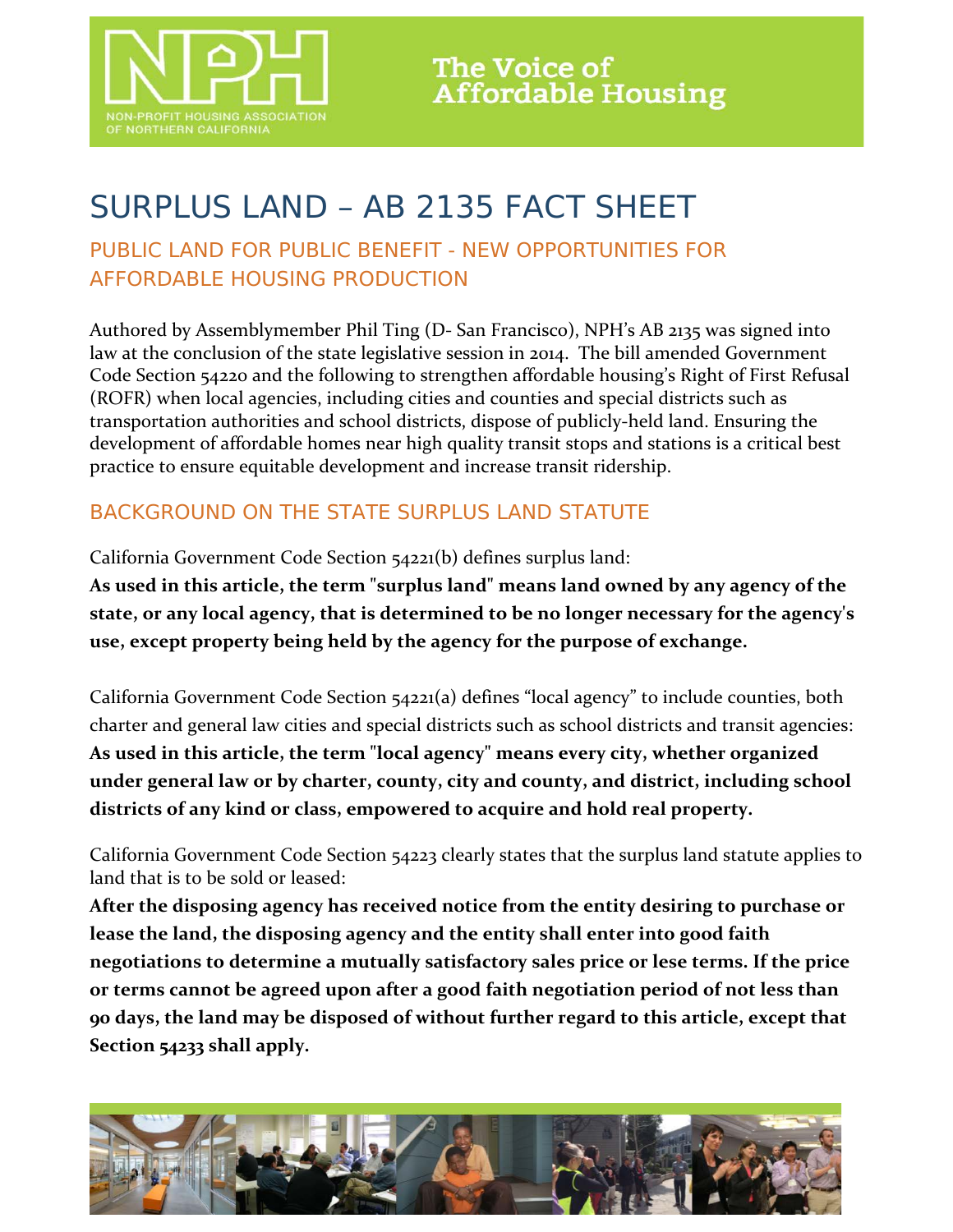California Government Code Section 54226 clarifies that a local agency can write down the cost of land as a way of providing additional subsidy to build more deeply income-targeted projects: **This article shall not be interpreted to limit the power of any local agency to sell or lease surplus land at fair market value or at less than fair market value, and any such sale or lease at or less than fair market value consistent with this article shall not be construed as inconsistent with an agency's purpose.**

California Government Code Section 54220(c) clearly states that writing down land costs is in line with optimal transportation use goals:

**The Legislature reaffirms its declaration of the importance of appropriate planning and development near transit stations, to encourage the clustering of housing and commercial development around such stations. Studies of transit ridership in California indicate that a higher percentage of persons who live or work within walking distance of major transit stations utilize the transit system more than those living elsewhere, and that lower income households are more likely to use transit when living near a major transit station than higher income households. The sale or lease of surplus land at less than fair market value to facilitate the creation of affordable housing near transit is consistent with goals and objectives to achieve optimal transportation use. The Legislature also notes that the Federal Transit Administration gives priority for funding of rail transit proposals to areas that are implementing higher-density, mixed-use, and affordable development near major transit stations.**

#### PROVISIONS OF THE STATE SURPLUS LAND STATUTE AS AMENDED BY AB 2135 (SOURCE: STATE SENATE FLOOR ANALYSIS 8/6/14)

- Extends from 60 to 90 days the good faith negotiation period between the local government and a preferred entity
- Requires an entity seeking to exercise the preference for affordable housing purposes to agree to make available not less than 25% of the units in the development at an affordable housing cost to lower-income households - those earning 70% of the Area Median Income (AMI) or below. Rental units must remain affordable and occupied by eligible households for 55 years. Ownership units must be subject to an equity sharing agreement. These requirements must be recorded against the property and are enforceable by the local government or eligible residents.
- Provides, with respect to the priority among competing offers from preferred entities, that if there are competing affordable housing offers, priority shall go to the project that proposes the greatest number of affordable units at the deepest level of affordability.